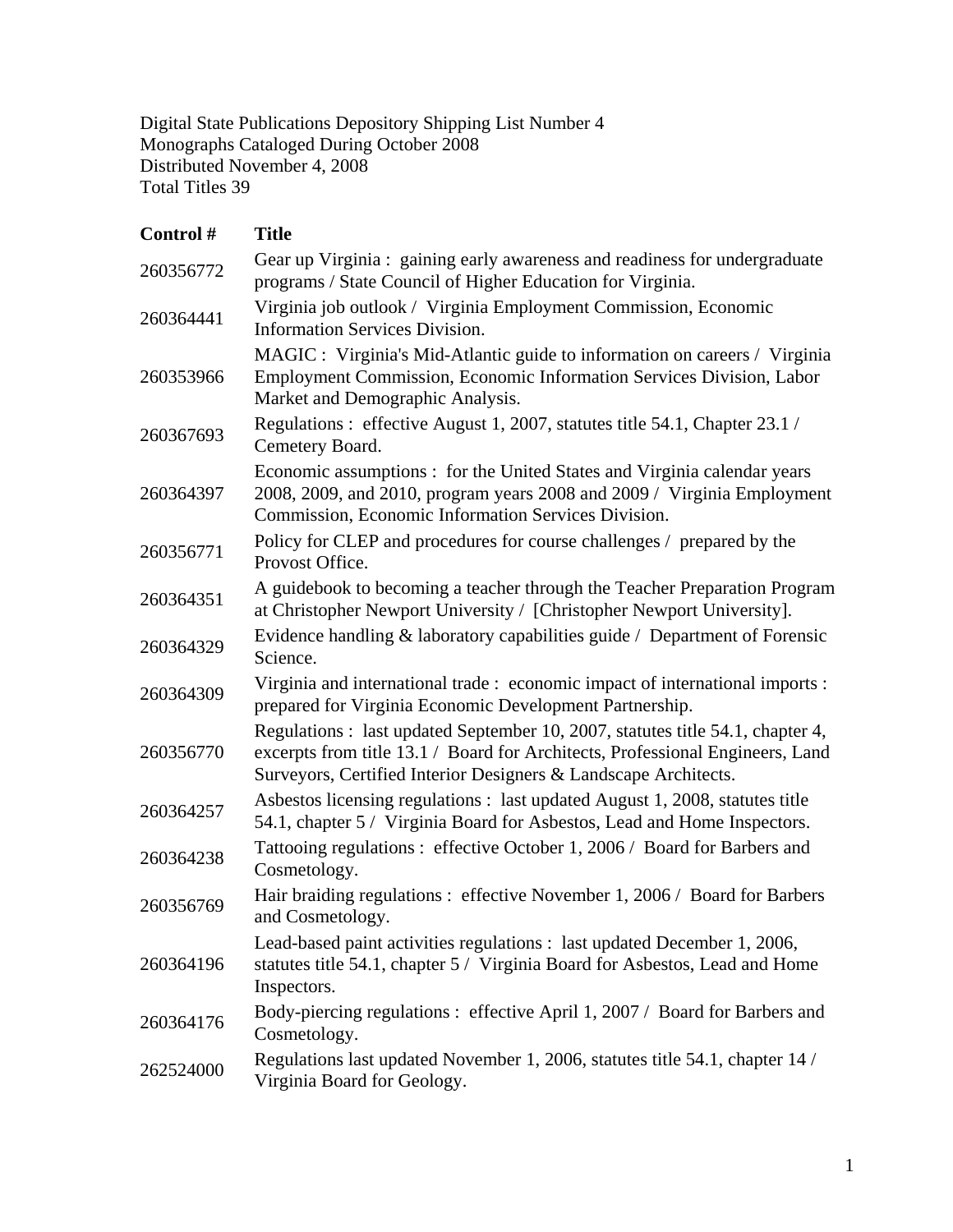| 262529996 | Fair housing regulations effective September 22, 2007, statutes title 36,<br>chapter 5.1 / Real Estate Board.                                                                                                  |
|-----------|----------------------------------------------------------------------------------------------------------------------------------------------------------------------------------------------------------------|
| 262523999 | Virginia professional boxing, wrestling and martial arts regulations last<br>updated December 29, 2007, statutes title 54.1, chapter 8.1.                                                                      |
| 262534939 | Regulations last updated December 1, 2006, statutes title 54.1, chapter 23 /<br>Virginia Board for Waterworks and Wastewater Works Operators.                                                                  |
| 262523998 | Regulations last updated November 1, 2006, statutes title 54.1, chapter 22.1 /<br>Virginia Board for Waste Management Facility Operators.                                                                      |
| 262534938 | Regulations effective September 1, 2008, statutes title 54.1, chapter 20.1 /<br>Real Estate Appraiser Board.                                                                                                   |
| 262529995 | Regulations : last updated April 1, 2008, statutes title 54.1, chapter 21/ Real<br>Estate Board.                                                                                                               |
| 262534937 | Regulations governing certified professional wetland delineators last updated<br>July 12, 2007, statutes title 54.1, chapter 22 / Virginia Board for Professional<br>Soil Scientists and Wetland Delineators.  |
| 262529994 | Regulations governing certified professional soil scientists: last update<br>December 1, 2004, statutes title 54.1, chapter 22 / Virginia Board for<br>Professional Soil Scientists and Wetland Professionals. |
| 262534936 | Virginia rated best state for business Forber.com and CNBC release state-by-<br>state business rankings / Virginia Economic Development Partnership.                                                           |
| 262534935 | Protect Virginia's wildlife and Virginia pays you back / Virginia Department<br>of Game and Inland Fisheries.                                                                                                  |
| 262523997 | Dominion the dog.                                                                                                                                                                                              |
| 262534934 | Didymo-- spread the word, not the algae.                                                                                                                                                                       |
| 263685495 | Regulations last updated September 10, 2007, statutes title 54.1, chapter 9/<br>Virginia Board for Branch Pilots.                                                                                              |
| 263685494 | 40-hour parent/teen driving guide with freedom comes great responsibility /<br>Virginia Department of Education staff.                                                                                         |
| 263685065 | Regulations last updated August 1, 2007, statutes title 54.1, chapter 6,<br>excerpts from [par.] 54.1-2103 and the uniform commercial code / Virginia<br>Auctioneers Board.                                    |
| 263685492 | Post construction manual (imperial $\&$ metric) prepared in the office of the<br>State Construction Engineer / Virginia Department of Transportation.                                                          |
| 263685491 | Virginia Department of Transportation's Rural Rustic Road Program /<br>prepared by the Local Assistance Division, Virginia Department of<br>Transportation.                                                    |
| 263685490 | Army strong: abiding by Virginia's alcohol laws / Virginia Department of<br>Alcoholic Beverage Control.                                                                                                        |
| 263685489 | The Virginia Department of Alcoholic Beverage Control (ABC) is /<br>Virginia Department of Alcoholic Beverage Control.                                                                                         |
| 263685488 | Personal Assistance Services.                                                                                                                                                                                  |
| 263685062 | A guide to wildlife viewing and photography blinds creating facilities to                                                                                                                                      |